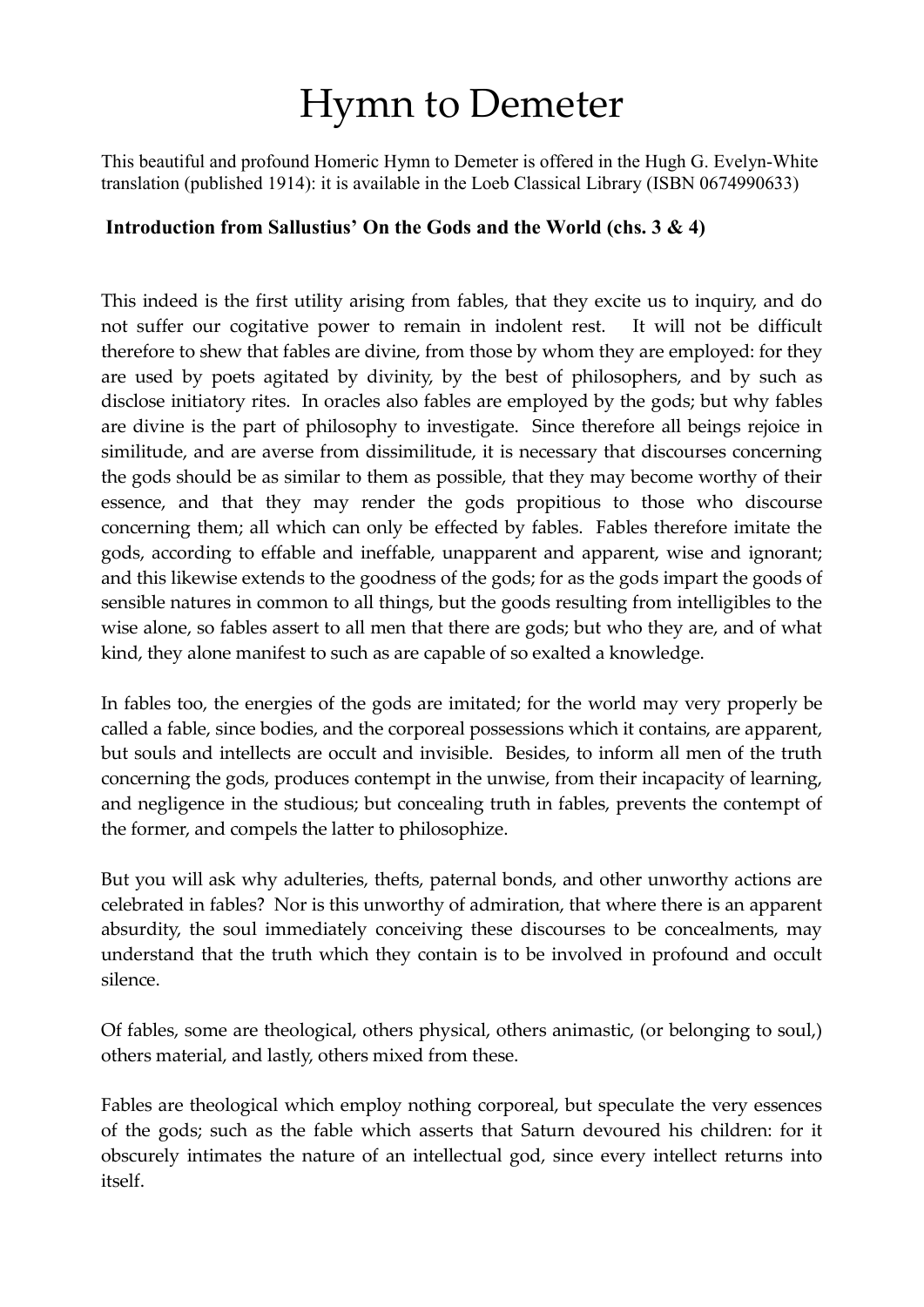But we speculate fables physically when we speak concerning the energies of the gods about the world; as when considering Saturn the same as Time, and calling the parts of time the children of the universe, we assert that the children are devoured by their parents.

But we employ fables in an animastic mode when we contemplate the energies of soul; because the intellections of our souls, though by a discursive energy they proceed into other things, yet abide in their parents.

Lastly, fables are material, such as the Egyptians ignorantly employ, considering and calling corporeal natures divinities; such as Isis, earth; Osiris, humidity; Typhon, heat: or again, denominating Saturn, water; Adonis, fruits; and Bacchus, wine. And, indeed, to assert that these are dedicated to the gods, in the same manner as herbs, stones, and animals, is the part of wise men; but to call them gods is alone the province of mad men; unless we speak in the same manner as when, from established custom, we call the orb of the Sun and its rays the Sun itself.

But we may perceive the mixed kind of fables, as well in many other particulars, as in the fable which relates, that Discord at a banquet of the gods threw a golden apple, and that a dispute about it arising among the goddesses, they were sent by Jupiter to take the judgement of Paris, who, charmed with the beauty of Venus, gave her the apple in preference to the rest. For in this fable the banquet denotes the supermundane powers of the gods; and on this account they subsist in conjunction with each other: but the golden apple denotes the world, which, on account of its composition from contrary natures, is not improperly said to be thrown by Discord, or strife. But again, since different gifts are imparted to the world by different gods, they appear to contest with each other for the apple. And a soul living according to sense, (for this is Paris) not perceiving other powers in the universe, asserts that the contended apple subsists alone through the beauty of Venus. But of these species of fables, such as are theological belong to philosophers; the physical and animastic to poets; but the mixed to initiatory rites. since the intention of all mystic ceremonies is, to conjoin us with the world and the gods.

But these things indeed never took place at any particular time, because they have a perpetuity of subsistence: and intellect contemplates all things as subsisting together; but discourse considers this thing as first, and that as second, in the order of existence. Hence, since a fable most aptly corresponds to the world, how is it possible that we, who are imitators of the world, can be more gracefully ornamented than by the assistance of fable? But the rape of Proserpine is fabled to have taken place about the opposite equinoctial; and this rape alludes to the descent of souls. And thus much concerning the mode of considering fables; to our discourse on which subject, may both the gods and the souls of the writers of fables be propitious.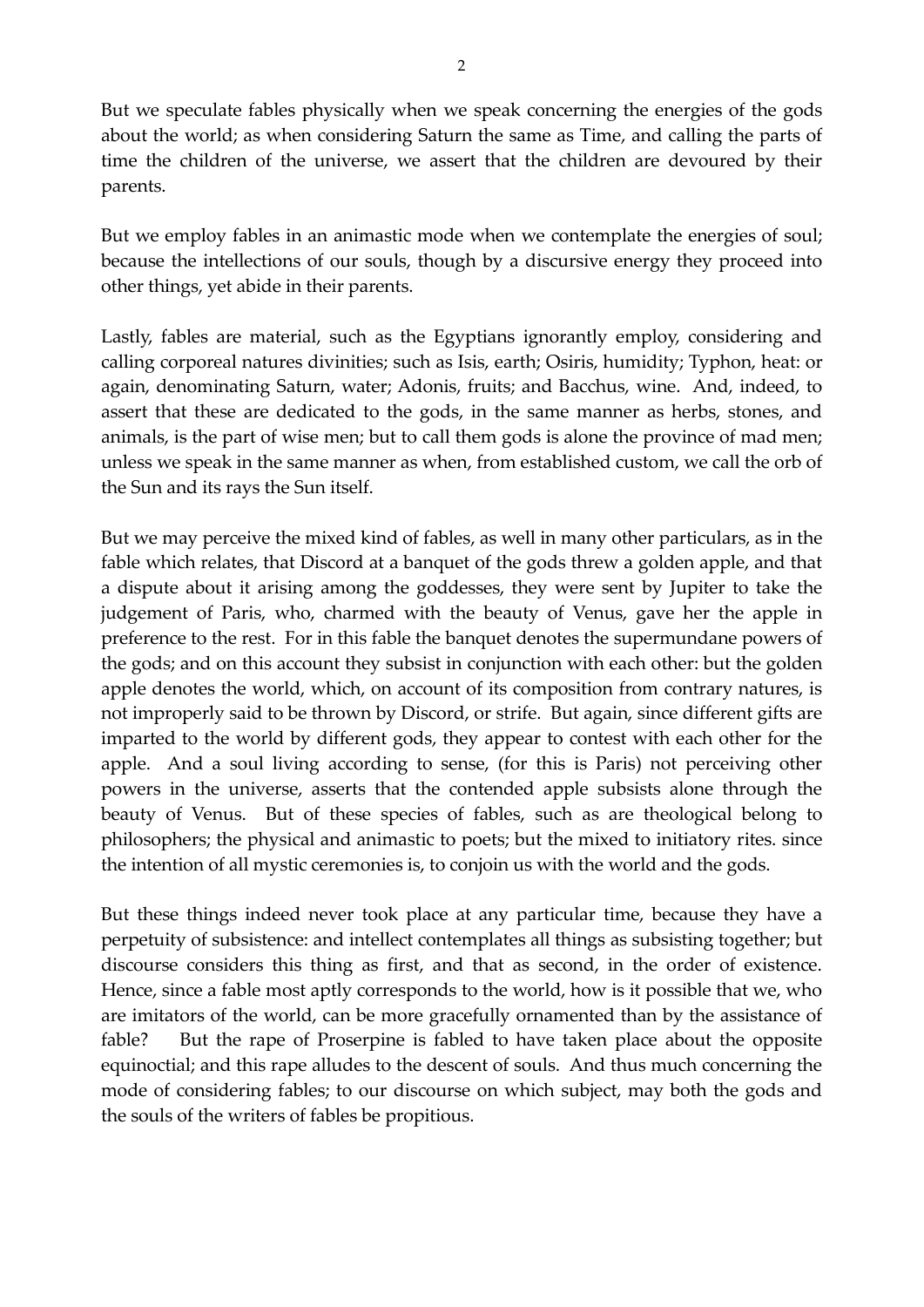## The Hymn

I begin to sing of rich-haired Demeter, awful goddess -- of her and her trim-ankled daughter whom Aidoneus [Hades] rapt away, given to him by all-seeing Zeus the loud-thunderer. Apart from Demeter, lady of the golden sword and glorious fruits, she was playing with the deep-bosomed daughters of Oceanus and gathering flowers over a soft meadow, roses and crocuses and beautiful violets, irises also and hyacinths and the narcissus which Earth made to grow at the will of Zeus and to please the Host of Many, to be a snare for the bloom-like girl -- a marvellous, radiant flower. It was a thing of awe whether for deathless gods or mortal men to see: from its root grew a hundred blooms and it smelled most sweetly, so that all wide heaven above and the whole earth and the sea's salt swell laughed for joy. And the girl was amazed and reached out with both hands to take the lovely toy; but the wide-pathed earth yawned there in the plain of Nysa, and the lord, Host of Many, with his immortal horses sprang out upon her -- the Son of Cronos, He who has many names.

He caught her up reluctant on his golden car and bare her away lamenting. Then she cried out shrilly with her voice, calling upon her father, the Son of Cronos, who is most high and excellent. But no one, either of the deathless gods or of mortal men, heard her voice, nor yet the olive-trees bearing rich fruit: only tenderhearted Hecate, brightcoiffed, the daughter of Persaeus, heard the girl from her cave, and the lord Helios, Hyperion's bright son, as she cried to her father, the Son of Cronos. But he was sitting aloof, apart from the gods, in his temple where many pray, and receiving sweet offerings from mortal men. So he, that Son of Cronos, of many names, who is Ruler of Many and Host of Many, was bearing her away by leave of Zeus on his immortal chariot -- his own brother's child and all unwilling.

**[Line 33]** And so long as she, the goddess, yet beheld earth and starry heaven and the strong-flowing sea where fishes shoal, and the rays of the sun, and still hoped to see her dear mother and the tribes of the eternal gods, so long hope calmed her great heart for all her trouble. . . . and the heights of the mountains and the depths of the sea rang with her immortal voice: and her queenly mother heard her.

Bitter pain seized her heart, and she rent the covering upon her divine hair with her dear hands: her dark cloak she cast down from both her shoulders and sped, like a wild-bird, over the firm land and yielding sea, seeking her child. But no one would tell her the truth, neither god nor mortal man; and of the birds of omen none came with true news for her. Then for nine days queenly Deo wandered over the earth with flaming torches in her hands, so grieved that she never tasted ambrosia and the sweet draught of nectar, nor sprinkled her body with water. But when the tenth enlightening dawn had come, Hecate, with a torch in her hands, met her, and spoke to her and told her news:

"Queenly Demeter, bringer of seasons and giver of good gifts, what god of heaven or what mortal man has rapt away Persephone and pierced with sorrow your dear heart? For I heard her voice, yet saw not with my eyes who it was. But I tell you truly and shortly all I know."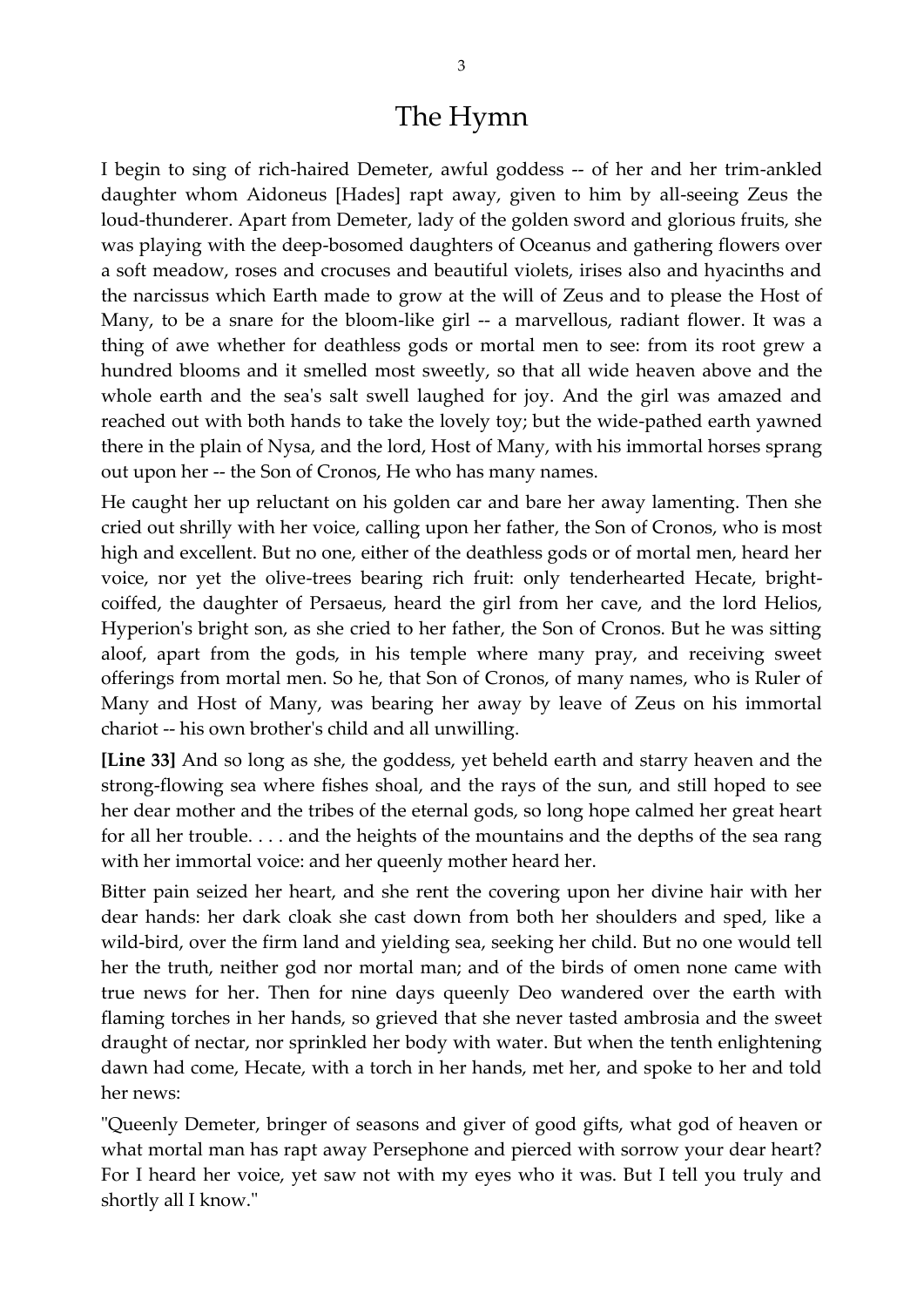**[Line 59]** So, then, said Hecate. And the daughter of rich-haired Rhea answered her not, but sped swiftly with her, holding flaming torches in her hands. So they came to Helios, who is watchman of both gods and men, and stood in front of his horses: and the bright goddess enquired of him: "Helios, do you at least regard me, goddess as I am, if ever by word or deed of mine I have cheered your heart and spirit. Through the fruitless air I heard the thrilling cry of my daughter whom I bare, sweet scion of my body and lovely in form, as of one seized violently; though with my eyes I saw nothing. But you -- for with your beams you look down from the bright upper air over all the earth and sea -- tell me truly of my dear child if you have seen her anywhere, what god or mortal man has violently seized her against her will and mine, and so made off."

So said she. And the Son of Hyperion answered her: "Queen Demeter, daughter of richhaired Rhea, I will tell you the truth; for I greatly reverence and pity you in your grief for your trim-ankled daughter. None other of the deathless gods is to blame, but only cloud-gathering Zeus who gave her to Hades, her father's brother, to be called his buxom wife. And Hades seized her and took her loudly crying in his chariot down to his realm of mist and gloom. Yet, goddess, cease your loud lament and keep not vain anger unrelentingly: Aidoneus, the Ruler of Many, is no unfitting husband among the deathless gods for your child, being our own brother and born of the same stock: also, for honour, he has that third share which he received when division was made at the first and is appointed lord of those among whom he dwells."

So he spake, and called to his horses: and at his chiding they quickly whirled the swift chariot along, like long-winged birds.

**[Line 90]** But grief yet more terrible and savage came into the heart of Demeter, and thereafter she was so angered with the dark-clouded Son of Cronos that she avoided the gathering of the gods and high Olympus, and went to the towns and rich fields of men, disfiguring her form a long while. And no one of men or deep-bosomed women knew her when they saw her, until she came to the house of wise Celeus who then was lord of fragrant Eleusis. Vexed in her dear heart, she sat near the wayside by the Maiden Well, from which the women of the place were used to draw water, in a shady place over which grew an olive shrub. And she was like an ancient woman who is cut off from childbearing and the gifts of garland-loving Aphrodite, like the nurses of king's children who deal justice, or like the house-keepers in their echoing halls. There the daughters of Celeus, son of Eleusis, saw her, as they coming for easy-drawn water, to carry it in pitchers of bronze to their dear father's house: four were they and like goddesses in the flower of their girlhood, Callidice and Cleisidice and lovely Demo and Callithoe who was the eldest of them all. They knew her not, -- for the gods are not easily discerned by mortals --, but startling near by her spoke winged words:

"Old mother, whence are you of folk born long ago? Why are you gone away from the city and do not draw near the houses? For there in the shady halls are women of just such age as you, and others younger; and they would welcome you both by word and by deed."

**[Line 118]** Thus they said. And she, that queen among goddesses answered them saying: "Hail, dear children, whosoever you are of woman-kind. I will tell you my story; for it is not unseemly that I should tell you truly what you ask. Doso is my name,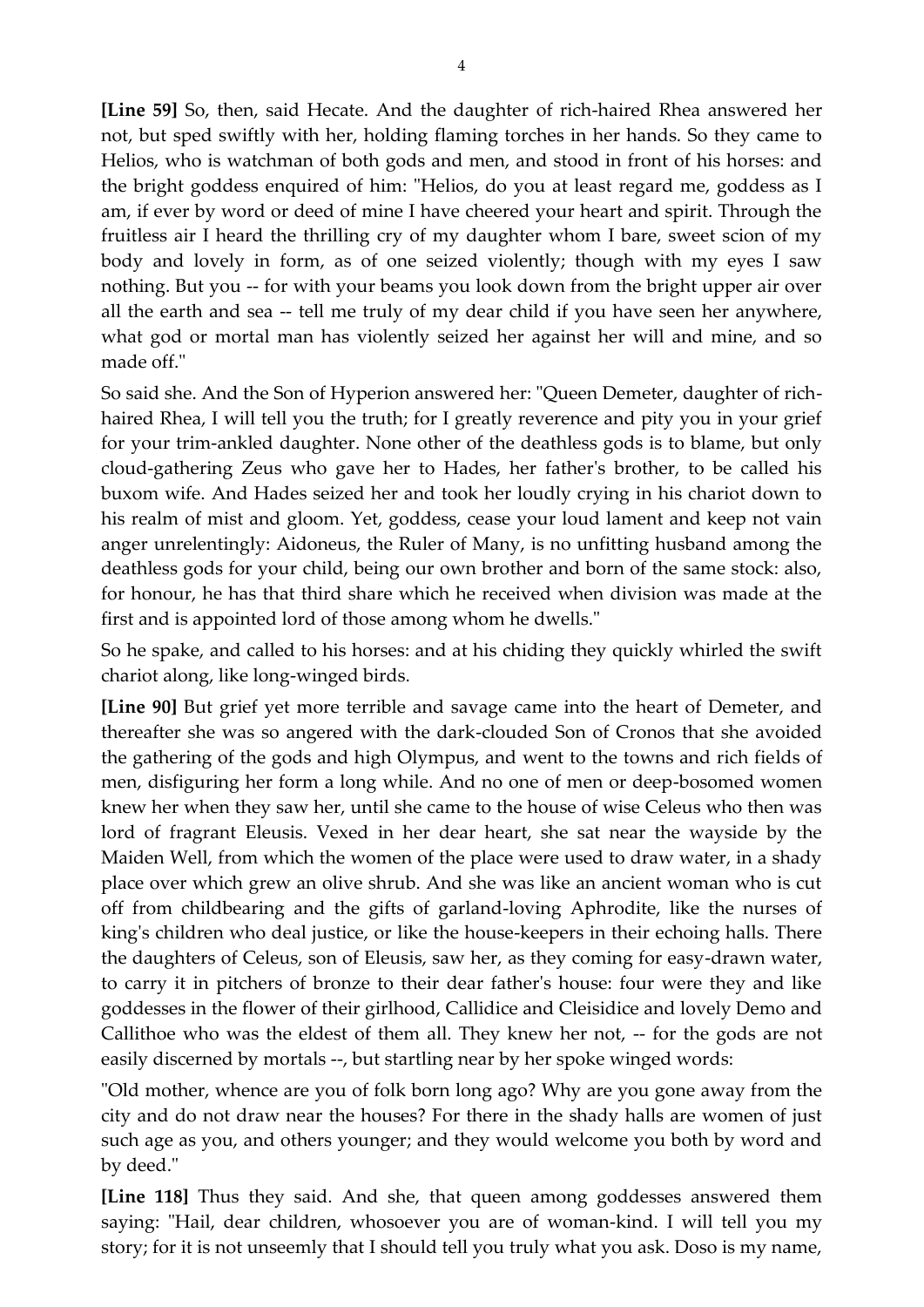for my stately mother gave it me. And now I am come from Crete over the sea's wide back, -- not willingly; but pirates brought me thence by force of strength against my liking. Afterwards they put in with their swift craft to Thoricus, and these the women landed on the shore in full throng and the men likewise, and they began to make ready a meal by the stern-cables of the ship. But my heart craved not pleasant food, and I fled secretly across the dark country and escaped my masters, that they should not take me unpurchased across the sea, there to win a price for me. And so I wandered and am come here: and I know not at all what land this is or what people are in it. But may all those who dwell on Olympus give you husbands and birth of children as parents desire, so you take pity on me, maidens, and show me this clearly that I may learn, dear children, to the house of what man and woman I may go, to work for them cheerfully at such tasks as belong to a woman of my age. Well could I nurse a new born child, holding him in my arms, or keep house, or spread my masters' bed in a recess of the well-built chamber, or teach the women their work."

So said the goddess. And straightway the unwed maiden Callidice, goodliest in form of the daughters of Celeus, answered her and said:

**[Line 147]** "Mother, what the gods send us, we mortals bear perforce, although we suffer; for they are much stronger than we. But now I will teach you clearly, telling you the names of men who have great power and honour here and are chief among the people, guarding our city's coif of towers by their wisdom and true judgements: there is wise Triptolemus and Dioclus and Polyxeinus and blameless Eumolpus and Dolichus and our own brave father. All these have wives who manage in the house, and no one of them, so soon as she had seen you, would dishonour you and turn you from the house, but they will welcome you; for indeed you are godlike. But if you will, stay here; and we will go to our father's house and tell Metaneira, our deep-bosomed mother, all this matter fully, that she may bid you rather come to our home than search after the houses of others. She has an only son, late-born, who is being nursed in our well-built house, a child of many prayers and welcome: if you could bring him up until he reached the full measure of youth, any one of womankind who should see you would straightway envy you, such gifts would our mother give for his upbringing."

So she spake: and the goddess bowed her head in assent. And they filled their shining vessels with water and carried them off rejoicing. Quickly they came to their father's great house and straightway told their mother according as they had heard and seen. Then she bade them go with all speed and invite the stranger to come for a measureless hire. As hinds or heifers in spring time, when sated with pasture, bound about a meadow, so they, holding up the folds of their lovely garments, darted down the hollow path, and their hair like a crocus flower streamed about their shoulders. And they found the good goddess near the wayside where they had left her before, and led her to the house of their dear father. And she walked behind, distressed in her dear heart, with her head veiled and wearing a dark cloak which waved about the slender feet of the goddess.

**[Line 184]** Soon they came to the house of heaven-nurtured Celeus and went through the portico to where their queenly mother sat by a pillar of the close-fitted roof, holding her son, a tender scion, in her bosom. And the girls ran to her. But the goddess walked to the threshold: and her head reached the roof and she filled the doorway with a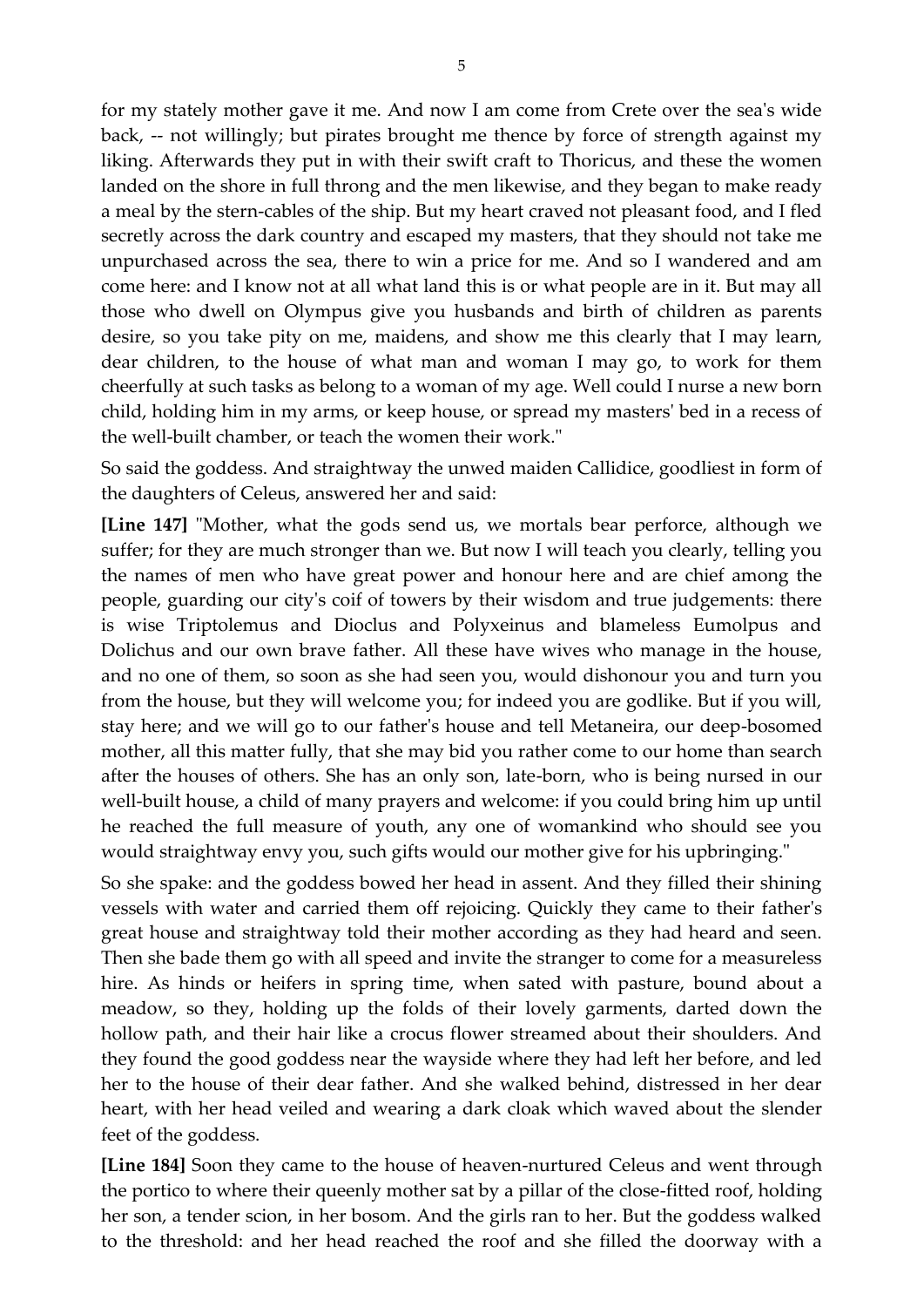heavenly radiance. Then awe and reverence and pale fear took hold of Metaneira, and she rose up from her couch before Demeter, and bade her be seated. But Demeter, bringer of seasons and giver of perfect gifts, would not sit upon the bright couch, but stayed silent with lovely eyes cast down until careful Iambe placed a jointed seat for her and threw over it a silvery fleece. Then she sat down and held her veil in her hands before her face. A long time she sat upon the stool without speaking because of her sorrow, and greeted no one by word or by sign, but rested, never smiling, and tasting neither food nor drinks because she pined with longing for her deep-bosomed daughter, until careful Iambe -- who pleased her moods in aftertime also -- moved the holy lady with many a quip and jest to smile and laugh and cheer her heart. Then Metaneira filled a cup with sweet wine and offered it to her; but she refused it, for she said it was not lawful for her to drink red wine, but bade them mix meal and water with soft mint and give her to drink. And Metaneira mixed the draught and gave it to the goddess as she bade. So the great queen Deo received it to observe the sacrament.

**[Line 212]** And of them all, well-girded Metaneira first began to speak: "Hail, lady! For I think you are not meanly but nobly born; truly dignity and grace are conspicuous upon your eyes as in the eyes of kings that deal justice. Yet we mortals bear per-force what the gods send us, though we be grieved; for a yoke is set upon our necks. But now, since you are come here, you shall have what I can bestow: and nurse me this child whom the gods gave me in my old age and beyond my hope, a son much prayed for. If you should bring him up until he reach the full measure of youth, any one of woman-kind that sees you will straightway envy you, so great reward would I give for his upbringing."

Then rich-haired Demeter answered her: "And to you, also, lady, all hail, and may the gods give you good! Gladly will I take the boy to my breast, as you bid me, and will nurse him. Never, I ween, through any heedlessness of his nurse shall witchcraft hurt him nor yet the Undercutter: for I know a charm far stronger than the Woodcutter, and I know an excellent safeguard against woeful witchcraft."

When she had so spoken, she took the child in her fragrant bosom with her divine hands: and his mother was glad in her heart. So the goddess nursed in the palace Demophoon, wise Celeus' goodly son whom well-girded Metaneira bare. And the child grew like some immortal being, not fed with food nor nourished at the breast: for by day rich-crowned Demeter would anoint him with ambrosia as if he were the offspring of a god and breathe sweetly upon him as she held him in her bosom. But at night she would hide him like a brand in the heart of the fire, unknown to his dear parents. And it wrought great wonder in these that he grew beyond his age; for he was like the gods face to face. And she would have made him deathless and unaging, had not wellgirded Metaneira in her heedlessness kept watch by night from her sweet-smelling chamber and spied. But she wailed and smote her two hips, because she feared for her son and was greatly distraught in her heart; so she lamented and uttered winged words:

**[Line 248]** "Demophoon, my son, the strange woman buries you deep in fire and works grief and bitter sorrow for me."

Thus she spoke, mourning. And the bright goddess, lovely-crowned Demeter, heard her, and was wroth with her. So with her divine hands she snatched from the fire the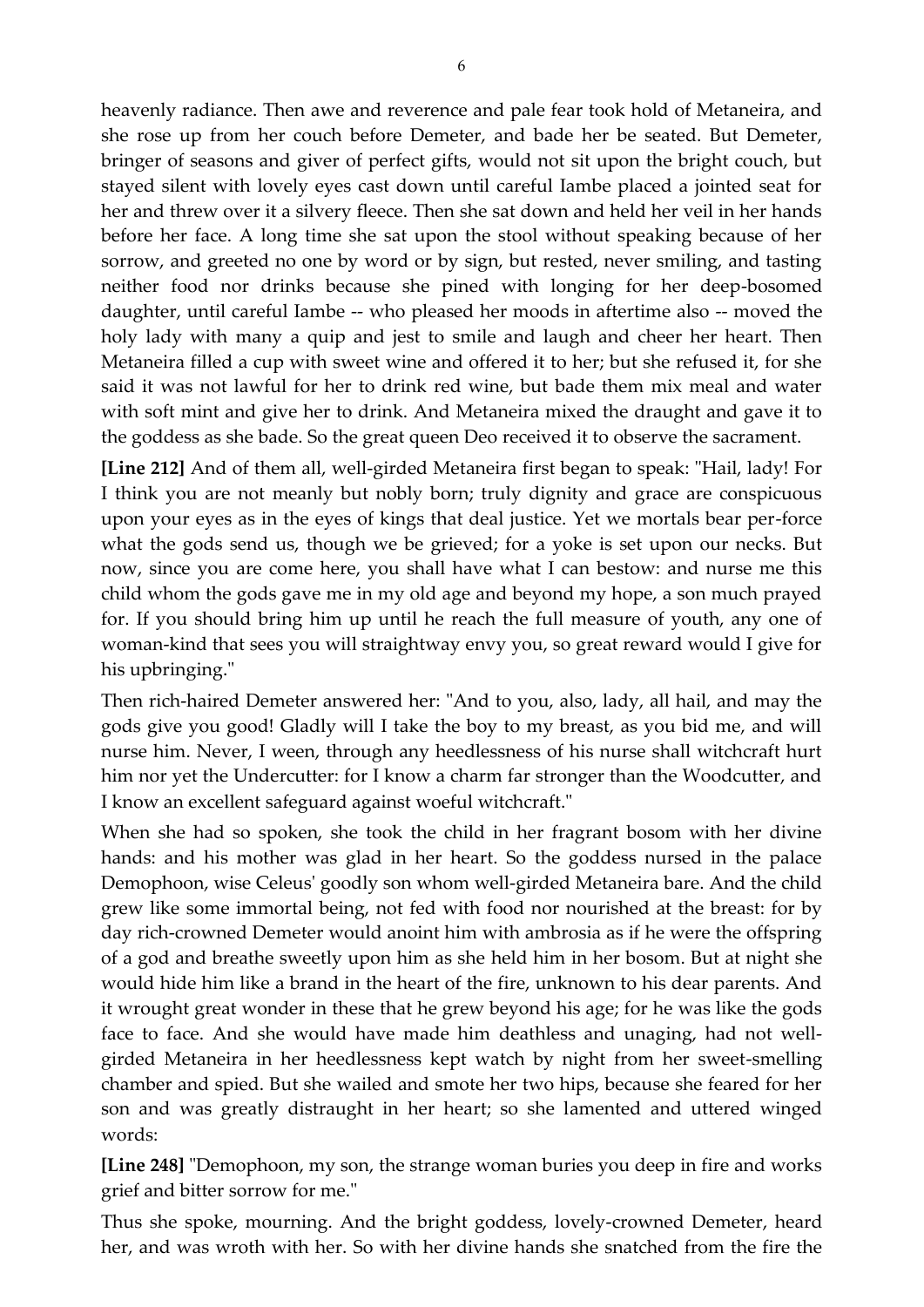dear son whom Metaneira had born unhoped-for in the palace, and cast him from her to the ground; for she was terribly angry in her heart. Forthwith she said to well-girded Metaneira:

"Witless are you mortals and dull to foresee your lot, whether of good or evil, that comes upon you. For now in your heedlessness you have wrought folly past healing; for -- be witness the oath of the gods, the relentless water of Styx -- I would have made your dear son deathless and unaging all his days and would have bestowed on him ever-lasting honour, but now he can in no way escape death and the fates. Yet shall unfailing honour always rest upon him, because he lay upon my knees and slept in my arms. But, as the years move round and when he is in his prime, the sons of the Eleusinians shall ever wage war and dread strife with one another continually. Lo! I am that Demeter who has share of honour and is the greatest help and cause of joy to the undying gods and mortal men. But now, let all the people build me a great temple and an altar below it and beneath the city and its sheer wall upon a rising hillock above Callichorus. And I myself will teach my rites, that hereafter you may reverently perform them and so win the favour of my heart."

**[Line 275]** When she had so said, the goddess changed her stature and her looks, thrusting old age away from her: beauty spread round about her and a lovely fragrance was wafted from her sweet-smelling robes, and from the divine body of the goddess a light shone afar, while golden tresses spread down over her shoulders, so that the strong house was filled with brightness as with lightning. And so she went out from the palace.

And straightway Metaneira's knees were loosed and she remained speechless for a long while and did not remember to take up her late-born son from the ground. But his sisters heard his pitiful wailing and sprang down from their well-spread beds: one of them took up the child in her arms and laid him in her bosom, while another revived the fire, and a third rushed with soft feet to bring their mother from her fragrant chamber. And they gathered about the struggling child and washed him, embracing him lovingly; but he was not comforted, because nurses and handmaids much less skillful were holding him now.

All night long they sought to appease the glorious goddess, quaking with fear. But, as soon as dawn began to show, they told powerful Celeus all things without fail, as the lovely-crowned goddess Demeter charged them. So Celeus called the countless people to an assembly and bade them make a goodly temple for rich-haired Demeter and an altar upon the rising hillock. And they obeyed him right speedily and harkened to his voice, doing as he commanded. As for the child, he grew like an immortal being.

**[Line 301]** Now when they had finished building and had drawn back from their toil, they went every man to his house. But golden-haired Demeter sat there apart from all the blessed gods and stayed, wasting with yearning for her deep-bosomed daughter. Then she caused a most dreadful and cruel year for mankind over the all-nourishing earth: the ground would not make the seed sprout, for rich-crowned Demeter kept it hid. In the fields the oxen drew many a curved plough in vain, and much white barley was cast upon the land without avail. So she would have destroyed the whole race of man with cruel famine and have robbed them who dwell on Olympus of their glorious right of gifts and sacrifices, had not Zeus perceived and marked this in his heart. First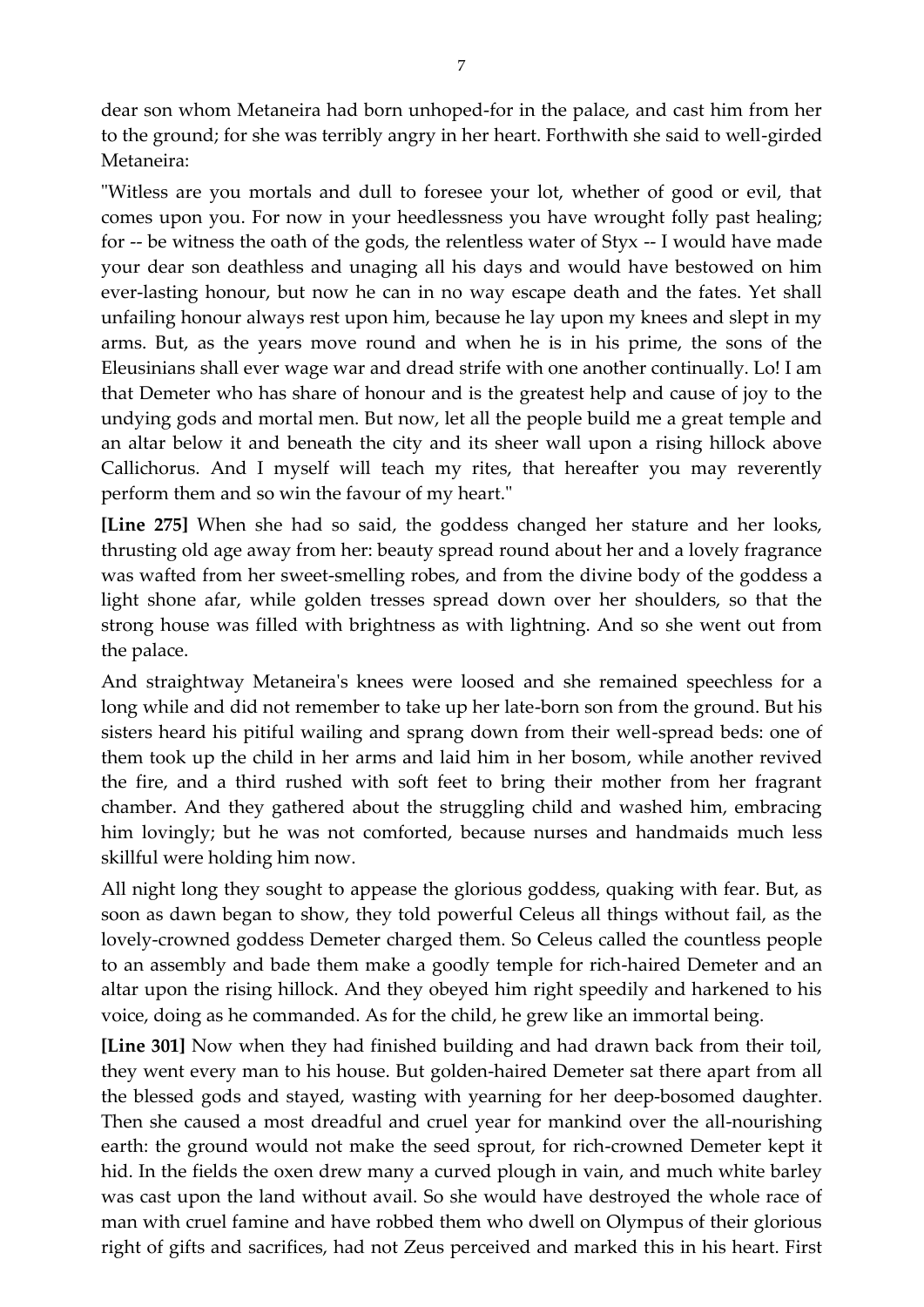he sent golden-winged Iris to call rich-haired Demeter, lovely in form. So he commanded. And she obeyed the dark-clouded Son of Cronos, and sped with swift feet across the space between. She came to the stronghold of fragrant Eleusis, and there finding dark-cloaked Demeter in her temple, spake to her and uttered winged words:

"Demeter, father Zeus, whose wisdom is everlasting, calls you to come join the tribes of the eternal gods: come therefore, and let not the message I bring from Zeus pass unobeyed."

Thus said Iris imploring her. But Demeter's heart was not moved. Then again the father sent forth all the blessed and eternal gods besides: and they came, one after the other, and kept calling her and offering many very beautiful gifts and whatever rights she might be pleased to choose among the deathless gods. Yet no one was able to persuade her mind and will, so wroth was she in her heart; but she stubbornly rejected all their words: for she vowed that she would never set foot on fragrant Olympus nor let fruit spring out of the ground, until she beheld with her eyes her own fair-faced daughter.

**[Line 334]** Now when all-seeing Zeus the loud-thunderer heard this, he sent the Slayer of Argus whose wand is of gold to Erebus, so that having won over Hades with soft words, he might lead forth chaste Persephone to the light from the misty gloom to join the gods, and that her mother might see her with her eyes and cease from her anger. And Hermes obeyed, and leaving the house of Olympus, straightway sprang down with speed to the hidden places of the earth. And he found the lord Hades in his house seated upon a couch, and his shy mate with him, much reluctant, because she yearned for her mother. But she was afar off, brooding on her fell design because of the deeds of the blessed gods. And the strong Slayer of Argus drew near and said:

"Dark-haired Hades, ruler over the departed, father Zeus bids me bring noble Persephone forth from Erebus unto the gods, that her mother may see her with her eyes and cease from her dread anger with the immortals; for now she plans an awful deed, to destroy the weakly tribes of earthborn men by keeping seed hidden beneath the earth, and so she makes an end of the honours of the undying gods. For she keeps fearful anger and does not consort with the gods, but sits aloof in her fragrant temple, dwelling in the rocky hold of Eleusis."

So he said. And Aidoneus, ruler over the dead, smiled grimly and obeyed the behest of Zeus the king. For he straightway urged wise Persephone, saying:

**[Line 360]** "Go now, Persephone, to your dark-robed mother, go, and feel kindly in your heart towards me: be not so exceedingly cast down; for I shall be no unfitting husband for you among the deathless gods, that am own brother to father Zeus. And while you are here, you shall rule all that lives and moves and shall have the greatest rights among the deathless gods: those who defraud you and do not appease your power with offerings, reverently performing rites and paying fit gifts, shall be punished for evermore."

When he said this, wise Persephone was filled with joy and hastily sprang up for gladness. But he on his part secretly gave her sweet pomegranate seed to eat, taking care for himself that she might not remain continually with grave, dark-robed Demeter. Then Aidoneus the Ruler of Many openly got ready his deathless horses beneath the golden chariots And she mounted on the chariot and the strong Slayer of Argus took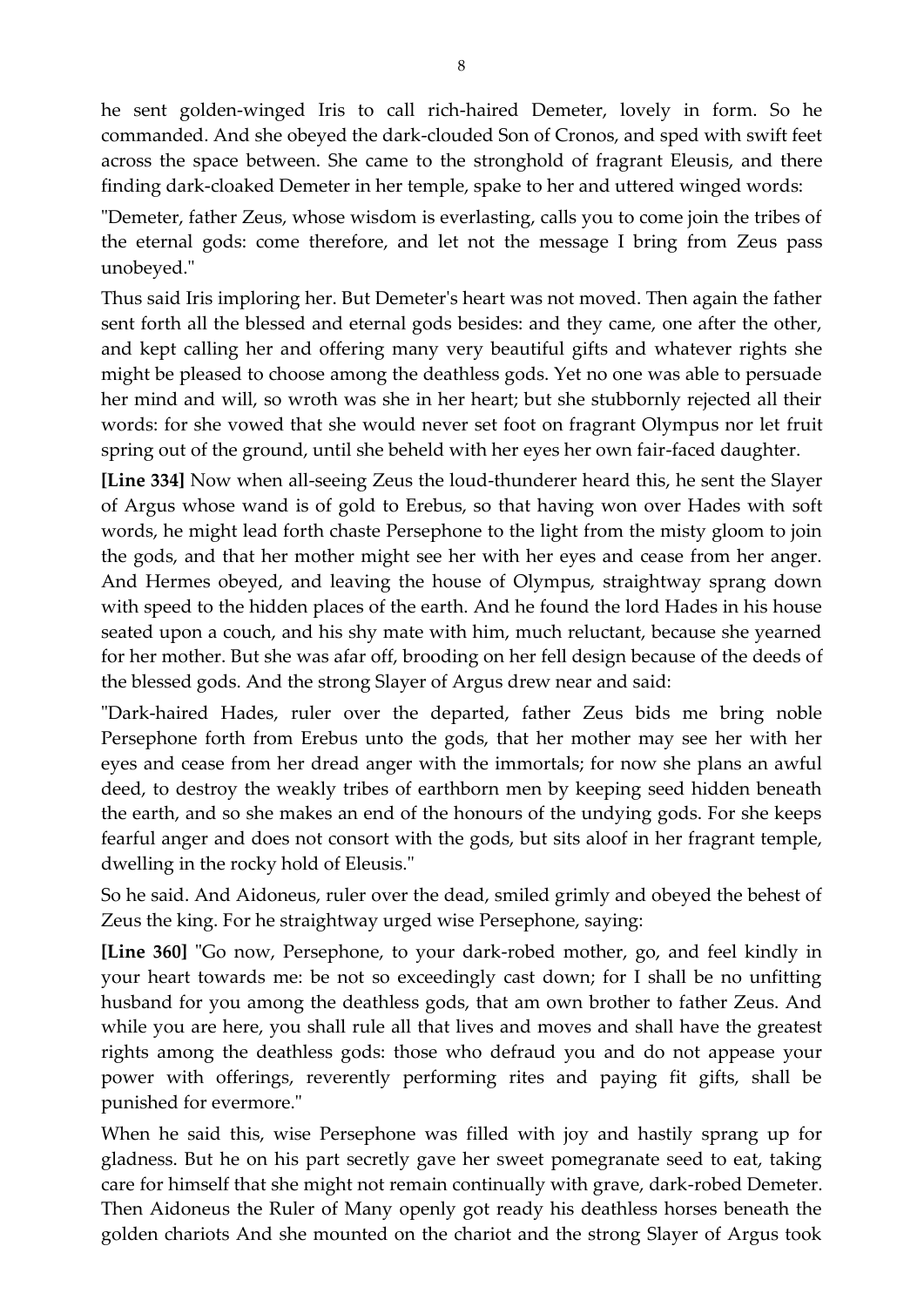reins and whip in his dear hands and drove forth from the hall, the horses speeding readily. Swiftly they traversed their long course, and neither the sea nor river-waters nor grassy glens nor mountain-peaks checked the career of the immortal horses, but they clave the deep air above them as they went. And Hermes brought them to the place where rich-crowned Demeter was staying and checked them before her fragrant temple.

**[Line 384]** And when Demeter saw them, she rushed forth as does a Maenad down some thick-wooded mountain, while Persephone on the other side, when she saw her mother's sweet eyes, left the chariot and horses, and leaped down to run to her, and falling upon her neck, embraced her. But while Demeter was still holding her dear child in her arms, her heart suddenly misgave her for some snare, so that she feared greatly and ceased fondling her daughter and asked of her at once: "My child, tell me, surely you have not tasted any food while you were below? Speak out and hide nothing, but let us both know. For if you have not, you shall come back from loathly Hades and live with me and your father, the dark-clouded Son of Cronos and be honoured by all the deathless gods; but if you have tasted food, you must go back again beneath the secret places of the earth, there to dwell a third part of the seasons every year: yet for the two parts you shall be with me and the other deathless gods. But when the earth shall bloom with the fragrant flowers of spring in every kind, then from the realm of darkness and gloom thou shalt come up once more to be a wonder for gods and mortal men. And now tell me how he rapt you away to the realm of darkness and gloom, and by what trick did the strong Host of Many beguile you?"

**[Line 405]** Then beautiful Persephone answered her thus: "Mother, I will tell you all without error. When luck-bringing Hermes came, swift messenger from my father the Son of Cronos and the other Sons of Heaven, bidding me come back from Erebus that you might see me with your eyes and so cease from your anger and fearful wrath against the gods, I sprang up at once for joy; but he secretly put in my mouth sweet food, a pomegranate seed, and forced me to taste against my will. Also I will tell how he rapt me away by the deep plan of my father the Son of Cronos and carried me off beneath the depths of the earth, and will relate the whole matter as you ask. All we were playing in a lovely meadow, Leucippe and Phaeno and Electra and Ianthe, Melita also and Iache with Rhodea and Callirhoe and Melobosis and Tyche and Ocyrhoe, fair as a flower, Chryseis, Ianeira, Acaste and Admete and Rhodope and Pluto and charming Calypso; Styx too was there and Urania and lovely Galaxaura with Pallas who rouses battles and Artemis delighting in arrows. We were playing and gathering sweet flowers in our hands, soft crocuses mingled with irises and hyacinths, and roseblooms and lilies, marvellous to see, and the narcissus which the wide earth caused to grow yellow as a crocus. That I plucked in my joy; but the earth parted beneath, and there the strong lord, the Host of Many, sprang forth and in his golden chariot he bore me away, all unwilling, beneath the earth: then I cried with a shrill cry. All this is true, sore though it grieves me to tell the tale."

**[Line 434]** So did they then, with hearts at one, greatly cheer each the other's soul and spirit with many an embrace: their hearts had relief from their griefs while each took and gave back joyousness.